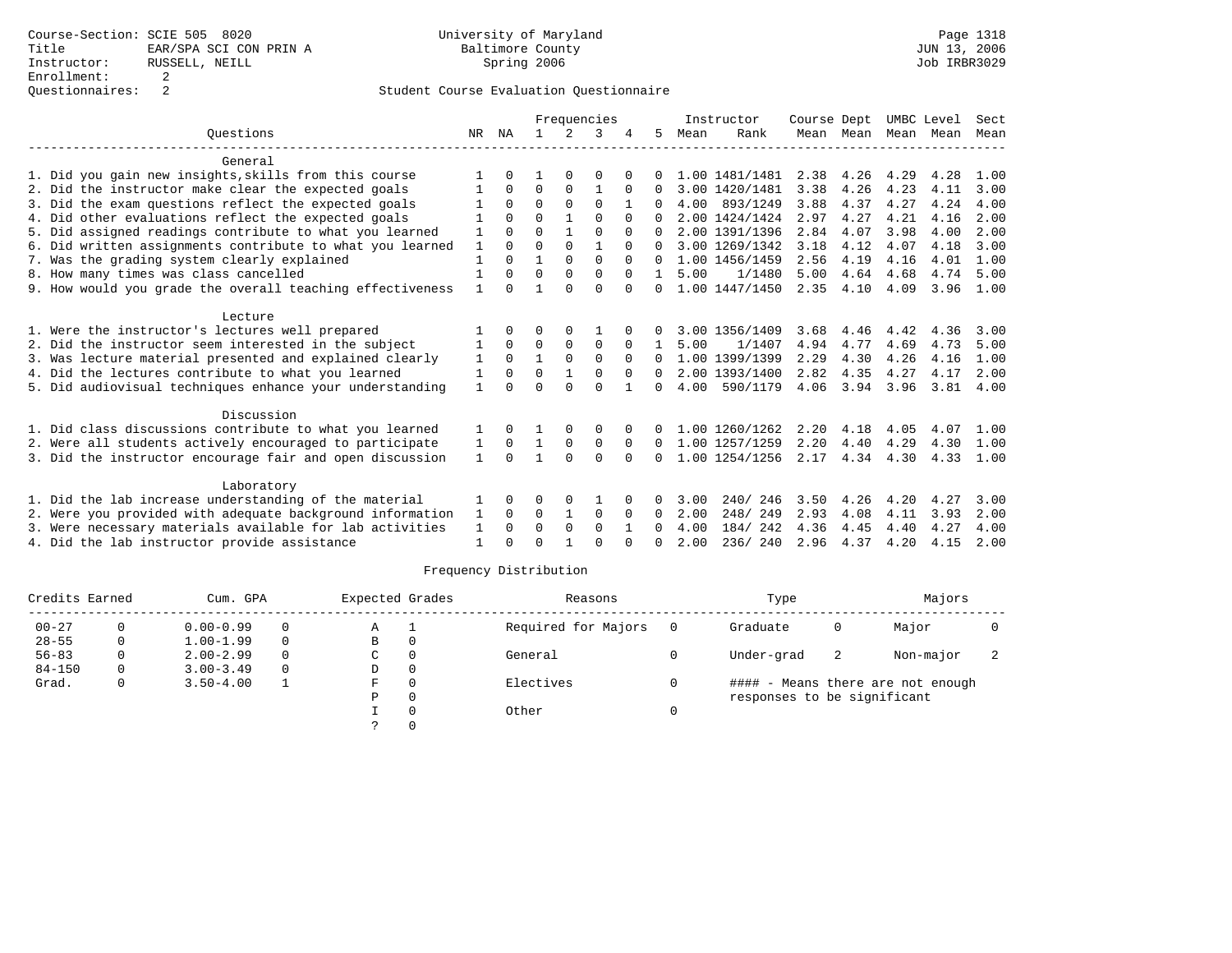## Student Course Evaluation Questionnaire

|                                                                                                                     |                             |                         | Frequencies                |                               |                                | Instructor          | Course Dept UMBC Level |              |                          |              | Sect         |              |              |              |
|---------------------------------------------------------------------------------------------------------------------|-----------------------------|-------------------------|----------------------------|-------------------------------|--------------------------------|---------------------|------------------------|--------------|--------------------------|--------------|--------------|--------------|--------------|--------------|
| Questions                                                                                                           |                             | NR NA                   | $\mathbf{1}$               | 2                             | 3                              | 4                   |                        | 5 Mean       | Rank                     |              | Mean Mean    |              | Mean Mean    | Mean         |
|                                                                                                                     |                             |                         |                            |                               |                                |                     |                        |              |                          |              |              |              |              |              |
| General                                                                                                             |                             |                         |                            |                               |                                |                     |                        |              |                          |              |              |              |              |              |
| 1. Did you gain new insights, skills from this course                                                               | 0                           | 0                       | 1                          | 2                             | 4                              | 3                   | 7                      |              | 3.76 1248/1481           | 2.38         | 4.26         | 4.29         | 4.28         | 3.76         |
| 2. Did the instructor make clear the expected goals                                                                 | $\mathbf{0}$                | $\mathbf 0$             | $\mathbf 0$                | 2                             | 7                              | $\mathbf{1}$        | 7                      |              | 3.76 1200/1481           | 3.38         | 4.26         | 4.23         | 4.11         | 3.76         |
| 3. Did the exam questions reflect the expected goals                                                                | 0                           | 1                       | 1                          | 3                             | 3                              | $\mathbf{1}$        |                        |              | 3.75 1046/1249           | 3.88         | 4.37         | 4.27         | 4.24         | 3.75         |
| 4. Did other evaluations reflect the expected goals                                                                 | 1                           | $\mathbf 0$             | $\mathbf 0$                | 2                             | $\overline{4}$                 | 3                   | 7                      |              | 3.94 1048/1424           | 2.97         | 4.27         | 4.21         | 4.16         | 3.94         |
| 5. Did assigned readings contribute to what you learned                                                             | $\mathbf 0$                 | $\mathbf{1}$            | $\mathbf{1}$               | 2                             | $\overline{2}$                 | 7                   | 4                      | 3.69         | 972/1396                 | 2.84         | 4.07         | 3.98         | 4.00         | 3.69         |
| 6. Did written assignments contribute to what you learned                                                           | $\mathbf 0$                 | $\mathbf 0$<br>$\Omega$ | $\overline{a}$<br>$\Omega$ | 5                             | $\mathbf{1}$<br>$\overline{2}$ | 3                   | 6                      |              | 3.35 1180/1342           | 3.18         | 4.12         | 4.07         | 4.18         | 3.35         |
| 7. Was the grading system clearly explained                                                                         | $\mathbf 0$<br>$\mathbf{0}$ | $\mathbf 0$             | $\mathbf 0$                | $\overline{2}$<br>$\mathbf 0$ | $\mathbf{0}$                   | 5                   | 8                      | 4.12         | 899/1459                 | 2.56         | 4.19         | 4.16         | 4.01         | 4.12         |
| 8. How many times was class cancelled<br>9. How would you grade the overall teaching effectiveness                  | $\overline{4}$              | $\Omega$                | $\Omega$                   | $\mathbf{1}$                  | 6                              | 0<br>$\overline{2}$ | 17<br>$\overline{4}$   | 5.00         | 1/1480<br>3.69 1146/1450 | 5.00<br>2.35 | 4.64<br>4.10 | 4.68<br>4.09 | 4.74<br>3.96 | 5.00<br>3.69 |
|                                                                                                                     |                             |                         |                            |                               |                                |                     |                        |              |                          |              |              |              |              |              |
| Lecture                                                                                                             |                             |                         |                            |                               |                                |                     |                        |              |                          |              |              |              |              |              |
| 1. Were the instructor's lectures well prepared                                                                     | $\mathbf 0$                 | $\mathbf 0$             | $\mathbf 0$                | $\mathbf{0}$                  | 4                              | 3                   | 10                     | 4.35         | 946/1409                 | 3.68         | 4.46         | 4.42         | 4.36         | 4.35         |
| 2. Did the instructor seem interested in the subject                                                                | $\mathbf{1}$                | $\mathbf 0$             | $\mathbf 0$                | $\mathbf{0}$                  | $\mathbf{1}$                   | $\Omega$            | 15                     | 4.88         | 568/1407                 | 4.94         | 4.77         | 4.69         | 4.73         | 4.88         |
| 3. Was lecture material presented and explained clearly                                                             | 0                           | 0                       | 0                          | 4                             | 3                              | 6                   | 4                      |              | 3.59 1221/1399           | 2.29         | 4.30         | 4.26         | 4.16         | 3.59         |
| 4. Did the lectures contribute to what you learned                                                                  | $\mathbf 0$                 | $\mathbf 0$             | 1                          | 3                             | 3                              | $\overline{4}$      | 6                      |              | 3.65 1190/1400           | 2.82         | 4.35         | 4.27         | 4.17         | 3.65         |
| 5. Did audiovisual techniques enhance your understanding                                                            | $\mathbf 0$                 | $\Omega$                | $\mathbf{1}$               | $\Omega$                      | 5                              | $\mathbf{1}$        | 10                     | 4.12         | 549/1179                 | 4.06         | 3.94         | 3.96         | 3.81         | 4.12         |
|                                                                                                                     |                             |                         |                            |                               |                                |                     |                        |              |                          |              |              |              |              |              |
| Discussion                                                                                                          |                             |                         |                            |                               |                                |                     |                        |              |                          |              |              |              |              |              |
| 1. Did class discussions contribute to what you learned                                                             | 2                           | $\mathbf 0$             | $\overline{c}$             | 2                             | 4                              | 2                   | 5                      |              | 3.40 1034/1262           | 2.20         | 4.18         | 4.05         | 4.07         | 3.40         |
| 2. Were all students actively encouraged to participate                                                             | $\overline{2}$              | $\mathbf 0$             | $\overline{2}$             | $\overline{4}$                | $\mathbf{1}$                   | $\overline{a}$      | 6                      |              | 3.40 1127/1259           | 2.20         | 4.40         | 4.29         | 4.30         | 3.40         |
| 3. Did the instructor encourage fair and open discussion                                                            | $\overline{c}$              | 0                       | $\overline{2}$             | 4                             | 1                              | 3                   | 5                      |              | 3.33 1134/1256           | 2.17         | 4.34         | 4.30         | 4.33         | 3.33         |
| 4. Were special techniques successful                                                                               | 2                           | $\overline{4}$          | $\mathbf{1}$               | 3                             | $\mathbf{1}$                   | 3                   | 3                      | 3.36         | 662/788                  | 3.36         | 4.03         | 4.00         | 3.97         | 3.36         |
|                                                                                                                     |                             |                         |                            |                               |                                |                     |                        |              |                          |              |              |              |              |              |
| Laboratory                                                                                                          |                             |                         |                            |                               |                                |                     |                        |              |                          |              |              |              |              |              |
| 1. Did the lab increase understanding of the material                                                               | 3                           | 0                       | 1                          | 0                             | 2                              | 6                   | 5                      | 4.00         | 155/ 246                 | 3.50         | 4.26         | 4.20         | 4.27         | 4.00         |
| 2. Were you provided with adequate background information                                                           | 3                           | $\mathbf 0$             | $\mathbf{1}$               | $\mathbf 1$                   | 2                              | 5                   | 5                      | 3.86         | 167/ 249                 | 2.93         | 4.08         | 4.11         | 3.93         | 3.86         |
| 3. Were necessary materials available for lab activities                                                            | 3                           | $\mathbf 0$             | $\mathbf 0$                | $\mathbf 0$                   | $\mathbf{1}$                   | 2                   | 11                     | 4.71         | 71/ 242                  | 4.36         | 4.45         | 4.40         | 4.27         | 4.71         |
| 4. Did the lab instructor provide assistance                                                                        | 4                           | $\mathbf 0$             | $\mathbf 0$                | 2                             | $\overline{3}$                 | 2                   | 6                      | 3.92         | 171/ 240                 | 2.96         | 4.37         | 4.20         | 4.15         | 3.92         |
| 5. Were requirements for lab reports clearly specified                                                              | 3                           | $\mathbf{1}$            | $\Omega$                   | $\mathbf{1}$                  | $\overline{a}$                 | 3                   | $7\overline{ }$        | 4.23         | 109/ 217                 | 4.23         | 4.42         | 4.04         | 3.73         | 4.23         |
|                                                                                                                     |                             |                         |                            |                               |                                |                     |                        |              |                          |              |              |              |              |              |
| Seminar                                                                                                             |                             |                         | 0                          | $\mathsf 0$                   | $\overline{2}$                 |                     |                        |              |                          |              |              |              |              |              |
| 1. Were assigned topics relevant to the announced theme<br>2. Was the instructor available for individual attention | 12<br>12                    | 0<br>0                  | $\mathbf{1}$               | 2                             | $\mathbf 0$                    | 1<br>$\mathbf{0}$   | 2<br>2                 | 4.00<br>3.00 | 54/<br>68<br>69<br>66/   | 4.00<br>3.00 | 4.66<br>4.26 | 4.49<br>4.53 | 4.23<br>4.46 | 4.00<br>3.00 |
| 3. Did research projects contribute to what you learned                                                             | 12                          | $\mathbf 0$             | $\mathbf 0$                | $\mathsf 0$                   | $\mathbf 0$                    | 2                   | 3                      | 4.60         | 30/<br>63                | 4.60         | 4.24         | 4.44         | 4.44         | 4.60         |
| 4. Did presentations contribute to what you learned                                                                 | 13                          | $\mathbf 0$             | $\mathbf 0$                | 1                             | 1                              | $\mathbf{1}$        | $\mathbf{1}$           |              | $3.50$ ****/<br>69       | $***$ * * *  | 4.19         | 4.35         | 4.16         | $***$        |
| 5. Were criteria for grading made clear                                                                             | 12                          | $\mathbf 0$             | $\mathbf{1}$               | $\Omega$                      | $\mathbf{1}$                   | $\mathbf{1}$        | $\overline{2}$         | 3.60         | 46/<br>68                | 3.60         | 3.98         | 3.92         | 3.71         | 3.60         |
|                                                                                                                     |                             |                         |                            |                               |                                |                     |                        |              |                          |              |              |              |              |              |
| Field Work                                                                                                          |                             |                         |                            |                               |                                |                     |                        |              |                          |              |              |              |              |              |
| 1. Did field experience contribute to what you learned                                                              | 16                          | 0                       | $\Omega$                   | $\Omega$                      | $\Omega$                       | $\Omega$            | $\mathbf{1}$           |              | $5.00$ ****/<br>59       | ****         | 3.92         | 4.30         | 4.01         | * * * *      |
| 2. Did you clearly understand your evaluation criteria                                                              | 16                          | $\mathbf 0$             | $\mathbf 0$                | $\mathbf 0$                   | $\mathbf 0$                    | $\mathbf 0$         | 1                      | 5.00         | 51<br>$***$ /            | ****         | 4.04         | 4.00         | 3.81         | ****         |
| 3. Was the instructor available for consultation                                                                    | 15                          | $\mathbf 0$             | $\mathbf 0$                | $\mathsf 0$                   | $\mathbf 0$                    | $\mathbf 0$         | 2                      | 5.00         | $***/$<br>36             | ****         | 5.00         | 4.60         | 4.65         | ****         |
| 4. To what degree could you discuss your evaluations                                                                | 15                          | $\mathbf 0$             | $\mathbf 0$                | $\mathbf{0}$                  | $\mathbf{1}$                   | $\mathbf 0$         | 1                      |              | $4.00$ ****/<br>41       | $***$ * * *  | 3.68         | 4.26         | 4.27         | $***$        |
| 5. Did conferences help you carry out field activities                                                              | 15                          | $\Omega$                | $\Omega$                   | $\Omega$                      | $\Omega$                       | $\mathbf{1}$        | $\mathbf{1}$           | 4.50         | 31<br>$***/$             | $***$ * * *  | 3.50         | 4.42         | 4.58         | $***$        |
|                                                                                                                     |                             |                         |                            |                               |                                |                     |                        |              |                          |              |              |              |              |              |
| Self Paced                                                                                                          |                             |                         |                            |                               |                                |                     |                        |              |                          |              |              |              |              |              |
| 1. Did self-paced system contribute to what you learned                                                             | 16                          | 0                       | 0                          | $\mathsf 0$                   | $\Omega$                       | $\Omega$            | $\mathbf{1}$           |              | 55<br>$5.00$ ****/       | ****         | 3.90         | 4.55         | 4.38         | $***$ * * *  |
| 2. Did study questions make clear the expected goal                                                                 | 16                          | $\mathbf 0$             | $\mathbf 0$                | $\mathsf 0$                   | $\mathbf 0$                    | $\mathbf{0}$        | 1                      | 5.00         | $***/$<br>31             | $***$ * *    | 4.28         | 4.75         | 4.95         | ****         |
| 3. Were your contacts with the instructor helpful                                                                   | 16                          | 0                       | $\mathbf 0$                | $\mathbf 0$                   | 0                              | $\Omega$            | 1                      | 5.00         | 51<br>$***/$             | ****         | 4.42         | 4.65         | 4.54         | ****         |
| 4. Was the feedback/tutoring by proctors helpful                                                                    | 16                          | $\mathbf 0$             | $\mathbf 0$                | $\mathbf 0$                   | $\mathbf 0$                    | $\Omega$            | $\mathbf{1}$           | 5.00         | $***/$<br>34             | ****         | 4.50         | 4.83         | 5.00         | ****         |
| 5. Were there enough proctors for all the students                                                                  | 16                          | $\mathbf 0$             | $\Omega$                   | $\Omega$                      | $\Omega$                       |                     | $\mathbf{1}$           |              | $5.00$ ****/<br>24       | $***$ * * *  | 4.50         | 4.82         | 5.00         | ****         |